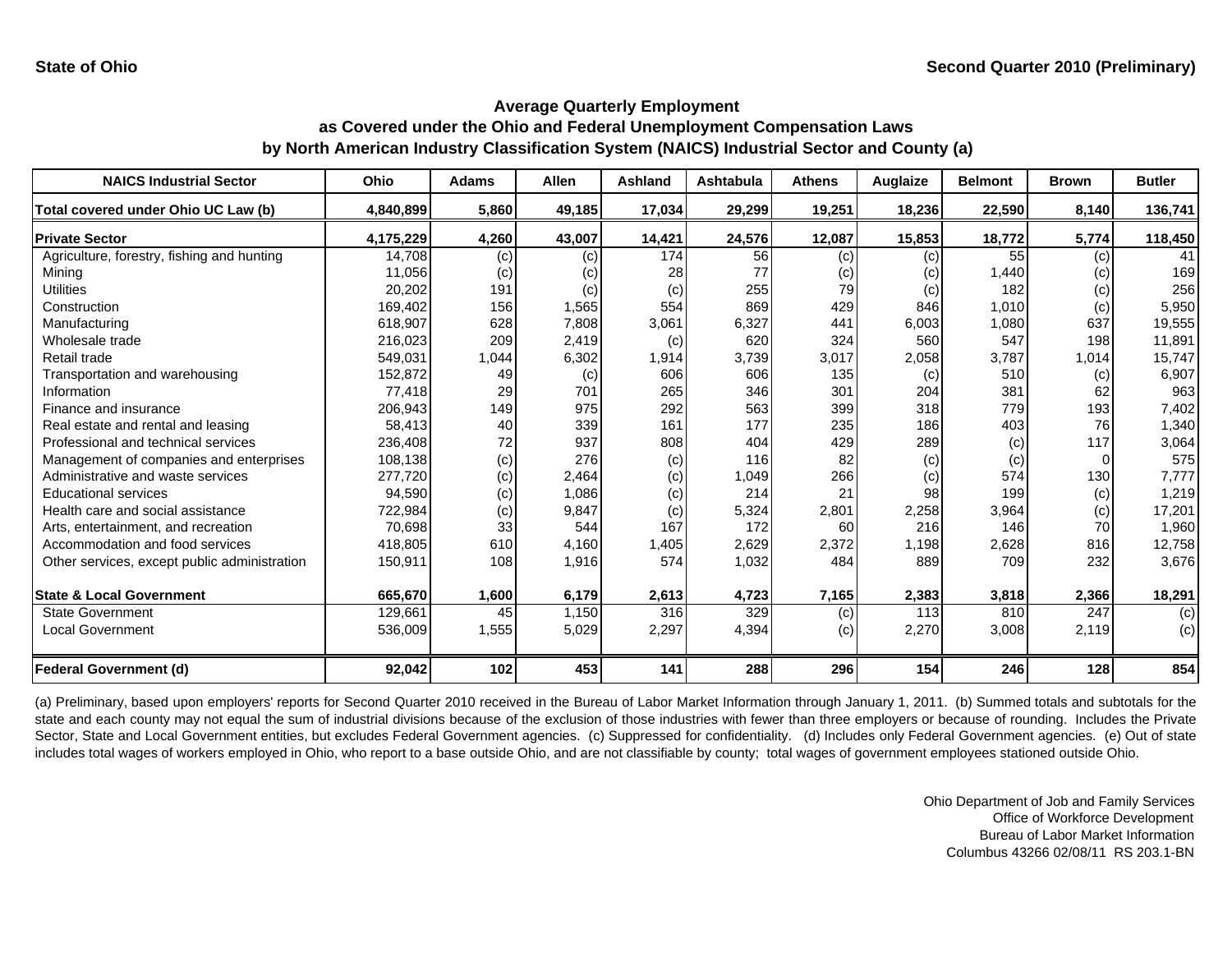| <b>NAICS Industrial Sector</b>               | Carroll  | Champaign | <b>Clark</b> | <b>Clermont</b> | <b>Clinton</b> | <b>Columbiana</b> | Coshocton | Crawford | Cuyahoga | <b>Darke</b> |
|----------------------------------------------|----------|-----------|--------------|-----------------|----------------|-------------------|-----------|----------|----------|--------------|
| Total covered under Ohio UC Law (b)          | 5,456    | 9,348     | 46,728       | 51,795          | 16,385         | 28,352            | 10,720    | 12,887   | 668,070  | 16,770       |
| <b>Private Sector</b>                        | 4,416    | 7,351     | 40,316       | 44,183          | 13,105         | 23,880            | 9,128     | 10,931   | 587,292  | 14,516       |
| Agriculture, forestry, fishing and hunting   | 27       | (c)       | 575          | (c)             | (c)            | 109               | 53        | (c)      | 311      | (c)          |
| Minina                                       | 60       | (c)       | 49           | (c)             | (c)            | 191               | 151       | (c)      | 294      | (c)          |
| <b>Utilities</b>                             | 43       | (c)       | (c)          | 534             | (c)            | 116               | 436       | 32       | 1,374    | 44           |
| Construction                                 | 192      | 211       | 1,040        | 2,303           | 221            | 865               | 185       | 337      | 18,761   | 824          |
| Manufacturing                                | 1,161    | 2,398     | 6,101        | 4,524           | 3,044          | 5,183             | 2,598     | 3,350    | 67,046   | 3,717        |
| Wholesale trade                              | 109      | 355       | (c)          | 2,011           | (c)            | 978               | 162       | 514      | 34,030   | 714          |
| Retail trade                                 | 811      | 1,097     | 5.737        | 9,006           | 1,620          | 3,965             | 1,197     | 1,303    | 61.194   | 1,882        |
| Transportation and warehousing               | 196      | (c)       | 2,400        | 1,685           | 2,623          | 857               | 295       | 178      | 19,265   | 939          |
| Information                                  | 33       | 99        | 243          | 1,128           | 319            | 147               | 69        | 54       | 13,239   | 126          |
| Finance and insurance                        | 64       | 208       | 2,519        | 3,139           | 515            | 607               | 245       | 563      | 40,734   | 571          |
| Real estate and rental and leasing           | 59       | 93        | 480          | 767             | 210            | 193               | 76        | 91       | 12,193   | 144          |
| Professional and technical services          | 78       | 203       | 936          | 2,083           | 155            | 433               | (c)       | 364      | 40,782   | 432          |
| Management of companies and enterprises      | $\Omega$ | (c)       | 883          | 353             | 142            | 127               | (c)       | (c)      | 16,820   | (c)          |
| Administrative and waste services            | 92       | (c)       | 1,954        | 2,092           | 408            | 1,092             | 562       | (c)      | 39,826   | (c)          |
| <b>Educational services</b>                  | (c)      | (c)       | 793          | 542             | (c)            | 300               | (c)       | (c)      | 21,080   | 51           |
| Health care and social assistance            | (c)      | (c)       | 7,955        | 5,325           | (c)            | 5,160             | (c)       | (c)      | 119,645  | 2,296        |
| Arts, entertainment, and recreation          | 113      | 126       | 366          | 880             | 72             | 305               | 146       | 75       | 9,888    | 260          |
| Accommodation and food services              | 455      | 727       | 4.634        | 6,052           | 1,210          | 2,286             | 701       | 1.136    | 50,457   | 1,035        |
| Other services, except public administration | 225      | 320       | 1,810        | 1,702           | 283            | 965               | 288       | 381      | 20,353   | 553          |
| <b>State &amp; Local Government</b>          | 1,041    | 1,997     | 6,412        | 7,612           | 3,281          | 4,471             | 1,592     | 1,957    | 80,778   | 2,253        |
| <b>State Government</b>                      | 30       | 61        | 223          | 684             | 185            | 365               | 49        | 138      | 4,737    | 41           |
| <b>Local Government</b>                      | 1,011    | 1,936     | 6,189        | 6,928           | 3,096          | 4,106             | 1,543     | 1,819    | 76,041   | 2,212        |
| <b>Federal Government (d)</b>                | 77       | 107       | 826          | 454             | 177            | 702               | 127       | 126      | 19,114   | 143          |

(a) Preliminary, based upon employers' reports for Second Quarter 2010 received in the Bureau of Labor Market Information through January 1, 2011. (b) Summed totals and subtotals for the state and each county may not equal the sum of industrial divisions because of the exclusion of those industries with fewer than three employers or because of rounding. Includes the Private Sector, State and Local Government entities, but excludes Federal Government agencies. (c) Suppressed for confidentiality. (d) Includes only Federal Government agencies. (e) Out of state includes total wages of workers employed in Ohio, who report to a base outside Ohio, and are not classifiable by county; total wages of government employees stationed outside Ohio.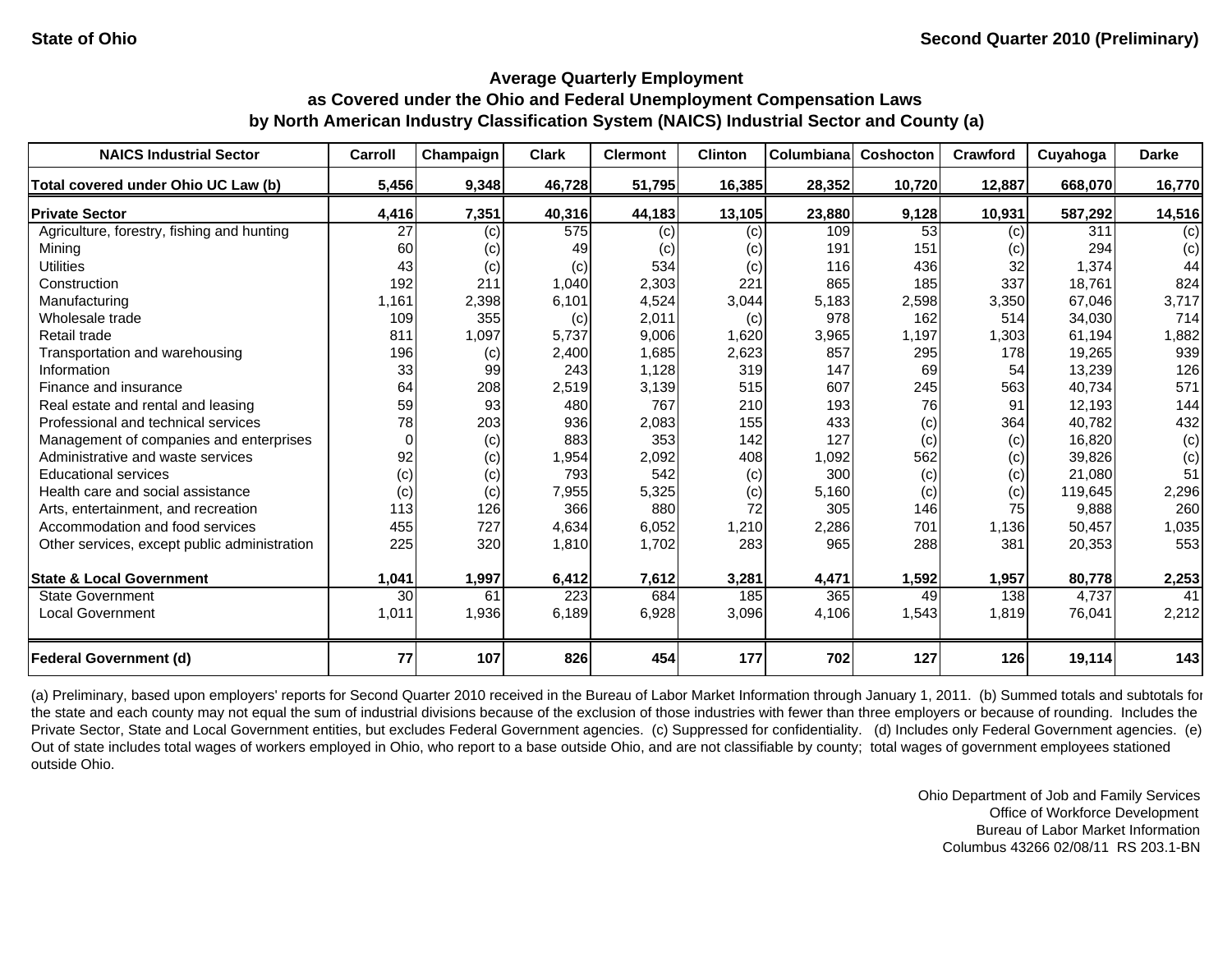| <b>NAICS Industrial Sector</b>               | <b>Defiance</b> | <b>Delaware</b> | Erie   | <b>Fairfield</b> | <b>Fayette</b> | <b>Franklin</b> | <b>Fulton</b> | <b>Gallia</b> | Geauga | Greene |
|----------------------------------------------|-----------------|-----------------|--------|------------------|----------------|-----------------|---------------|---------------|--------|--------|
| Total covered under Ohio UC Law (b)          | 14,974          | 71,957          | 36,665 | 38,774           | 10,587         | 632,699         | 17,142        | 11,261        | 31,974 | 53,562 |
| <b>Private Sector</b>                        | 13,021          | 64,313          | 31,557 | 32,408           | 8,953          | 531,935         | 14,516        | 9,301         | 27,890 | 44,255 |
| Agriculture, forestry, fishing and hunting   | 42              | (c)             | (c)    | 36 <sup>1</sup>  | 29             | 388             | 254           | (c)           | (c)    | (c)    |
| Mining                                       |                 | (c)             | (c)    | 44               |                | 284             |               | (c)           | (c)    | (c)    |
| <b>Utilities</b>                             | 12              | 136             | (c)    | 174              | (c)            | 2,667           | (c)           | 852           | (c)    | (c)    |
| Construction                                 | 414             | 2,374           | 942    | 1,623            | 216            | 18,140          | 663           | 389           | 1,727  | 1,390  |
| Manufacturing                                | 3,533           | 5,191           | 5,213  | 4,375            | 1,512          | 33,342          | 5,707         | 580           | 7,061  | 3,004  |
| Wholesale trade                              | 395             | 2,509           | 1,178  | 834              | (c)            | 26,953          | 804           | 175           | 1,655  | 1,061  |
| Retail trade                                 | 2,293           | 10,234          | 4,475  | 6,145            | 2,378          | 65,997          | 1,499         | 1,427         | 4,111  | 9,207  |
| Transportation and warehousing               | 430             | 2,468           | (c)    | 523              | 1,037          | 31,189          | (c)           | 252           | (c)    | (c)    |
| Information                                  | 282             | 1,033           | 346    | 325              | 47             | 13,972          | 111           | 69            | 160    | 1,407  |
| Finance and insurance                        | 599             | 4,669           | 613    | 800              | 396            | 44,197          | 333           | 363           | 681    | 1,171  |
| Real estate and rental and leasing           | 85              | 720             | 270    | 436              | 76             | 10,196          | 88            | 67            | 223    | 467    |
| Professional and technical services          | 182             | 11,973          | 568    | 970              | (c)            | 42,004          | (c)           | (c)           | 978    | 7,425  |
| Management of companies and enterprises      | 86              | 387             | 117    | 198              | (c)            | 18,569          | (c)           | (c)           | 173    | 232    |
| Administrative and waste services            | 329             | 2,877           | 862    | 3,025            | 240            | 47,214          | 566           | 258           | 1,735  | 2,177  |
| <b>Educational services</b>                  | 225             | 1,026           | 307    | 304              | (c)            | 12,814          | (c)           | 435           | 552    | 1,545  |
| Health care and social assistance            | 2,087           | 5,353           | 4,878  | 6,216            | (c)            | 82,959          | (c)           | 2,969         | 3,913  | 5,167  |
| Arts, entertainment, and recreation          | 112             | 2,946           | 3,744  | 389              | 138            | 7,090           | 434           | 37            | 581    | 595    |
| Accommodation and food services              | 1,366           | 8,235           | 5,914  | 4,645            | 1,103          | 54,298          | 1,082         | 982           | 2,404  | 7,117  |
| Other services, except public administration | 548             | 1,831           | 864    | 1,346            | 190            | 19,661          | 299           | 315           | 1,219  | 1,287  |
| <b>State &amp; Local Government</b>          | 1,953           | 7,645           | 5,108  | 6,367            | 1,635          | 100,764         | 2,625         | 1,960         | 4,084  | 9,307  |
| <b>State Government</b>                      | 86              | 798             | 1,175  | 776              | 49             | 49,013          | 150           | (c)           | 244    | (c)    |
| Local Government                             | 1,867           | 6,847           | 3,933  | 5,591            | 1,586          | 51,751          | 2,475         | (c)           | 3,840  | (c)    |
| <b>Federal Government (d)</b>                | 120             | 354             | 363    | 375              | 72             | 14,913          | 120           | <b>115</b>    | 209    | 13,491 |

(a) Preliminary, based upon employers' reports for Second Quarter 2010 received in the Bureau of Labor Market Information through January 1, 2011. (b) Summed totals and subtotals for the state and each county may not equal the sum of industrial divisions because of the exclusion of those industries with fewer than three employers or because of rounding. Includes the Private Sector, State and Local Government entities, but excludes Federal Government agencies. (c) Suppressed for confidentiality. (d) Includes only Federal Government agencies. (e) Out of state includes total wages of workers employed in Ohio, who report to a base outside Ohio, and are not classifiable by county; total wages of government employees stationed outside Ohio.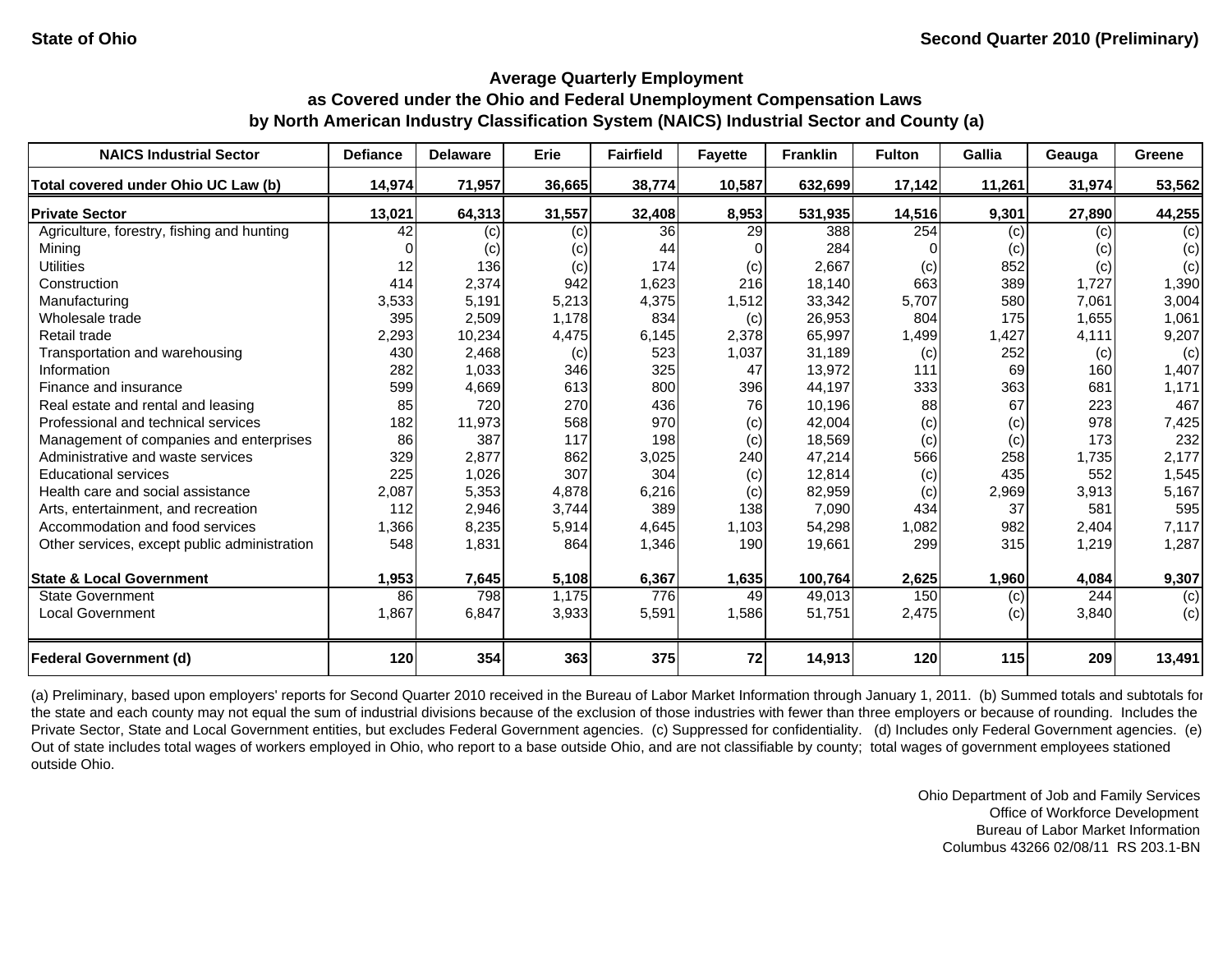| <b>NAICS Industrial Sector</b>               | <b>Guernsey</b> | <b>Hamilton</b> | <b>Hancock</b> | Hardin   | <b>Harrison</b> | Henry    | Highland | <b>Hocking</b> | <b>Holmes</b> | Huron  |
|----------------------------------------------|-----------------|-----------------|----------------|----------|-----------------|----------|----------|----------------|---------------|--------|
| Total covered under Ohio UC Law (b)          | 13,494          | 475,596         | 40,224         | 7,792    | 3,238           | 10,633   | 10,013   | 6,666          | 16,388        | 20,285 |
| <b>Private Sector</b>                        | 11,173          | 430,923         | 36,741         | 6,248    | 2,469           | 8,505    | 7,442    | 4,797          | 14,750        | 17,693 |
| Agriculture, forestry, fishing and hunting   | (c)             | 211             | 40             | 135      | 19              | (c)      | 37       | 23             | 187           | 490    |
| Mining                                       | (c)             | 241             | (c)            |          | 323             | (c)      | 43       | 121            | 108           | 0      |
| <b>Utilities</b>                             | 47              | 1,241           | 76             | 48       | (c)             | (c)      | 74       | 12             | (c)           | (c)    |
| Construction                                 | 454             | 18,048          | (c)            | 119      | 82              | 463      | 274      | 298            | 1,670         | 1,388  |
| Manufacturing                                | 2,561           | 47,598          | 9,726          | 1,759    | 435             | 2,769    | 1,571    | 883            | 5,597         | 5,578  |
| Wholesale trade                              | 251             | 22,798          | 1,231          | 254      | 136             | (c)      | 185      | 57             | 756           | (c)    |
| Retail trade                                 | 1,825           | 44,471          | 4,945          | 905      | 287             | 1,288    | 1,536    | 798            | 1,813         | 1,942  |
| Transportation and warehousing               | 282             | 10,057          | 2,069          | 151      | (c)             | 655      | 150      | 44             | (c)           | 1,092  |
| Information                                  | 110             | 7,863           | 404            | 68       | (c)             | 116      | 277      | 56             | 92            | 263    |
| Finance and insurance                        | 241             | 25,018          | 571            | 213      | (c)             | 283      | 371      | 169            | 374           | 423    |
| Real estate and rental and leasing           | 89              | 6,167           | 351            | 60       | (c)             | 75       | 74       | 106            | 40            | 119    |
| Professional and technical services          | 286             | 35,288          | 1,329          | 101      | 32              | 104      | (c)      | 98             | (c)           | 365    |
| Management of companies and enterprises      | 101             | 29,823          | 604            | $\Omega$ | (c)             | $\Omega$ | (c)      | $\Omega$       | (c)           | 56     |
| Administrative and waste services            | 379             | 30,067          | 2,264          | 91       | 11              | 95       | 300      | 184            | 938           | 251    |
| <b>Educational services</b>                  | 46              | 11,077          | 1,062          | (c)      | (c)             | 56       | (c)      | 22             | (c)           | (c)    |
| Health care and social assistance            | 2.431           | 79,313          | 4,495          | (c)      | (c)             | 1,287    | (c)      | 639            | (c)           | (c)    |
| Arts, entertainment, and recreation          | 65              | 8,775           | 294            | 85       | 43              | 19       | 49       | 66             | 88            | 228    |
| Accommodation and food services              | 1,465           | 37,235          | 3,610          | 814      | 232             | 529      | 857      | 950            | 1,186         | 1,516  |
| Other services, except public administration | 338             | 15,630          | 1,147          | 203      | 70              | 405      | 274      | 271            | 214           | 613    |
| <b>State &amp; Local Government</b>          | 2,321           | 44,673          | 3,482          | 1,544    | 769             | 2,128    | 2,571    | 1,870          | 1,639         | 2,592  |
| <b>State Government</b>                      | 499             | (c)             | 206            | 35       | 46              | 48       | 120      | 363            | 38            | 71     |
| <b>Local Government</b>                      | 1,822           | (c)             | 3,276          | 1,509    | 723             | 2,080    | 2,451    | 1,507          | 1,601         | 2,521  |
| <b>Federal Government (d)</b>                | 159             | 10,418          | 207            | 99       | 83              | 99       | 143      | <b>78</b>      | 97            | 184    |

(a) Preliminary, based upon employers' reports for Second Quarter 2010 received in the Bureau of Labor Market Information through January 1, 2011. (b) Summed totals and subtotals for the state and each county may not equal the sum of industrial divisions because of the exclusion of those industries with fewer than three employers or because of rounding. Includes the Private Sector, State and Local Government entities, but excludes Federal Government agencies. (c) Suppressed for confidentiality. (d) Includes only Federal Government agencies. (e) Out of state includes total wages of workers employed in Ohio, who report to a base outside Ohio, and are not classifiable by county; total wages of government employees stationed outside Ohio.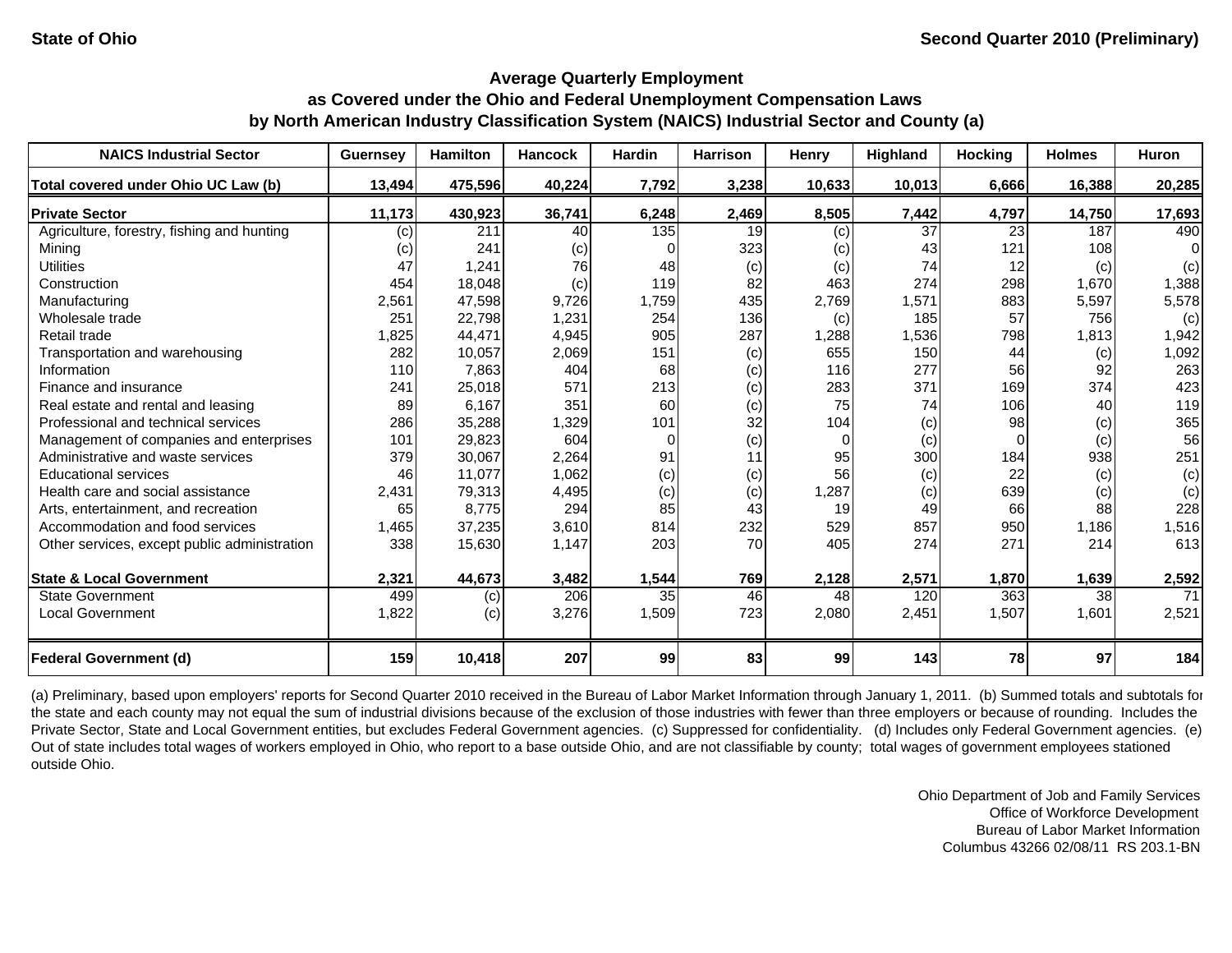| <b>NAICS Industrial Sector</b>               | <b>Jackson</b> | <b>Jefferson</b> | Knox   | Lake   | Lawrence | Lickina | Logan  | Lorain | Lucas   | <b>Madison</b> |
|----------------------------------------------|----------------|------------------|--------|--------|----------|---------|--------|--------|---------|----------------|
| Total covered under Ohio UC Law (b)          | 10,624         | 22,061           | 18,621 | 92,813 | 12,315   | 50,307  | 17,463 | 90,990 | 196,151 | 13,023         |
| <b>Private Sector</b>                        | 9,060          | 18,599           | 15,640 | 80,815 | 9,347    | 42,504  | 15,105 | 76,380 | 171,160 | 9,917          |
| Agriculture, forestry, fishing and hunting   | 73             | $\left( $        | 85     | ,236   | (c)      | 417     | 98     | 1,145  | 463     | 123            |
| Mining                                       | 211            | (c)              | 115    | 246    | (c)      | 120     | 29     | 16     | 108     | $\Omega$       |
| <b>Utilities</b>                             | (c)            | 990              | 46     | 1,350  | 95       | 198     | 32     | 335    | 511     | (c)            |
| Construction                                 | 343            | 1,049            | 542    | 3,678  | 659      | 2,546   | 487    | 3,506  | 7,400   | 331            |
| Manufacturing                                | 3,193          | 1,503            | 4,374  | 18,551 | (c)      | 5,750   | 4,807  | 15,289 | 18,704  | 2,449          |
| Wholesale trade                              | 159            | 658              | 377    | 3,711  | 174      | 1,588   | 367    | 2,740  | 6,377   | (c)            |
| Retail trade                                 | 1,420          | 3,032            | 2,138  | 12,608 | 2,117    | 6,808   | 1,658  | 12,541 | 23,661  | 1,721          |
| Transportation and warehousing               | (c)            | 1,181            | 145    | 942    | 656      | 1,575   | 1,344  | 1,613  | 6,559   | 1,114          |
| Information                                  | 77             | 508              | 257    | 916    | 63       | 476     | 100    | 793    | 2,552   | 53             |
| Finance and insurance                        | 282            | 401              | 406    | 1,932  | 285      | 2,472   | 289    | 1,987  | 5,640   | 153            |
| Real estate and rental and leasing           | 71             | 297              | 137    | 826    | 98       | 471     | 162    | 879    | 2,197   | 104            |
| Professional and technical services          | 108            | 357              | 259    | 2,930  | 190      | 1,613   | 720    | 2,141  | 9,056   | 634            |
| Management of companies and enterprises      | 47             | 36               | 110    | 986    | 47       | 1,130   | 85     | 791    | 3,992   | 10             |
| Administrative and waste services            | 422            | 799              | 412    | 4,897  | 450      | 2,427   | 1,149  | 5,137  | 12,157  | 488            |
| <b>Educational services</b>                  | 35             | (c)              | 1,133  | 1,790  | 54       | 1,189   | 39     | 2,453  | 4,120   | 50             |
| Health care and social assistance            | 1,275          | (c)              | 2,829  | 11,231 | 2,417    | 6,334   | 1,769  | 12,895 | 39,000  | 1,290          |
| Arts, entertainment, and recreation          | 32             | 243              | 169    | 1,202  | 33       | 759     | 124    | 1,232  | 3,432   | 58             |
| Accommodation and food services              | 890            | 1,709            | 1,538  | 8,701  | 1,069    | 5,124   | 1,277  | 7,901  | 18,668  | 882            |
| Other services, except public administration | 261            | 700              | 569    | 3,082  | 345      | 1,506   | 569    | 2,986  | 6,563   | 140            |
| <b>State &amp; Local Government</b>          | 1,564          | 3,463            | 2,981  | 11,997 | 2,969    | 7,803   | 2,358  | 14,610 | 24,991  | 3,105          |
| <b>State Government</b>                      | 173            | 88               | (c)    | 90     | 310      | 931     | 96     | 1,160  | 7,192   | 1,271          |
| <b>Local Government</b>                      | 1,391          | 3,375            | (c)    | 11,907 | 2,659    | 6,872   | 2,262  | 13,450 | 17,799  | 1,834          |
| <b>Federal Government (d)</b>                | 108            | 366              | 155    | 682    | 198      | 648     | 182    | 1,362  | 2,323   | 105            |

(a) Preliminary, based upon employers' reports for Second Quarter 2010 received in the Bureau of Labor Market Information through January 1, 2011. (b) Summed totals and subtotals for the state and each county may not equal the sum of industrial divisions because of the exclusion of those industries with fewer than three employers or because of rounding. Includes the Private Sector, State and Local Government entities, but excludes Federal Government agencies. (c) Suppressed for confidentiality. (d) Includes only Federal Government agencies. (e) Out of state includes total wages of workers employed in Ohio, who report to a base outside Ohio, and are not classifiable by county; total wages of government employees stationed outside Ohio.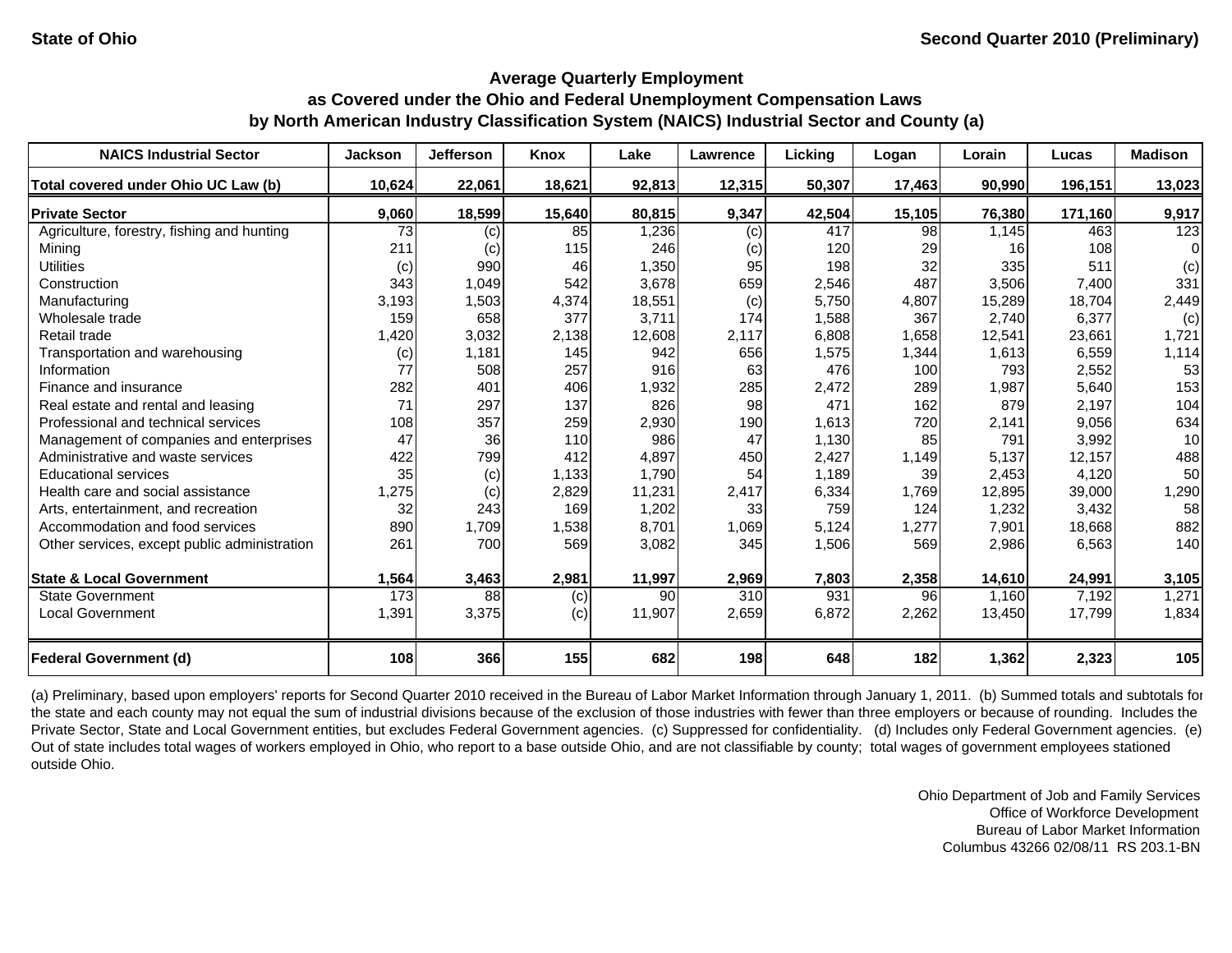| <b>NAICS Industrial Sector</b>               | <b>Mahoning</b> | <b>Marion</b> | <b>Medina</b> | <b>Meigs</b> | <b>Mercer</b> | <b>Miami</b> | <b>Monroe</b> | Montgomery | Morgan          | <b>Morrow</b> |
|----------------------------------------------|-----------------|---------------|---------------|--------------|---------------|--------------|---------------|------------|-----------------|---------------|
| Total covered under Ohio UC Law (b)          | 94,629          | 24,406        | 56,465        | 3,430        | 17,113        | 37,623       | 3,489         | 235,650    | 2,356           | 4,744         |
| <b>Private Sector</b>                        | 81,467          | 19,992        | 49,395        | 2,366        | 14,484        | 32,594       | 2,627         | 206,548    | 1,693           | 3,160         |
| Agriculture, forestry, fishing and hunting   | 180             | (c)           | 172           | 76           | (c)           | 153          | (c)           | (c)        | 15 <sup>1</sup> | 33            |
| Mining                                       | 206             | (c)           | 26            | 196          | (c)           | 39           | (c)           | (c)        | 16 <sup>1</sup> | 19            |
| <b>Utilities</b>                             | 350             | 107           | (c)           | (c)          | (c)           | (c)          | 27            | 944        | (c)             | (c)           |
| Construction                                 | 4,164           | 459           | 2,778         | 222          | 816           | 1,476        | 149           | 7,559      | 59              | 157           |
| Manufacturing                                | 8,033           | 6,094         | 8,211         | 107          | 4,800         | 8,700        | 911           | 23,813     | 425             | 735           |
| Wholesale trade                              | 4,505           | 651           | (c)           | 60           | (c)           | 1,880        | 64            | 8,003      | 76              | 80            |
| Retail trade                                 | 12,543          | 2,706         | 8,339         | 547          | 1,932         | 4,836        | 360           | 23,649     | 288             | 609           |
| Transportation and warehousing               | 3,419           | 612           | 2,649         | (c)          | 949           | (c)          | 171           | 6,785      | (c)             | (c)           |
| Information                                  | 1,214           | 601           | 398           | (c)          | 168           | 246          | 23            | 8,424      | 26              | 57            |
| Finance and insurance                        | 2,766           | 444           | 1,013         | 124          | 585           | 752          | (c)           | 9,496      | 85              | 83            |
| Real estate and rental and leasing           | 969             | 187           | 679           | 9            | 84            | 317          | (c)           | 3.172      | 10              | 30            |
| Professional and technical services          | 2,958           | 306           | 2,003         | (c)          | (c)           | (c)          | 36            | 11,799     | (c)             | (c)           |
| Management of companies and enterprises      | 875             | 143           | 2,659         | (c)          | (c)           | (c)          | $\Omega$      | 4,251      | (c)             | (c)           |
| Administrative and waste services            | 7,573           | 698           | 3,135         | 67           | 377           | 1,799        | 55            | 14,450     | 65              | 63            |
| <b>Educational services</b>                  | 1,433           | 111           | 381           | (c)          | (c)           | 147          | (c)           | 6,871      | (c)             | (c)           |
| Health care and social assistance            | 16,940          | 4,134         | 6,705         | (c)          | (c)           | 4,128        | (c)           | 45,430     | (c)             | (c)           |
| Arts, entertainment, and recreation          | 899             | 205           | 1,060         | (c)          | 101           | 282          | (c)           | 2,624      | (c)             | 72            |
| Accommodation and food services              | 9,120           | 1,750         | 5,109         | (c)          | 1,169         | 3,669        | (c)           | 21,457     | (c)             | 389           |
| Other services, except public administration | 3,321           | 673           | 1,488         | (c)          | 563           | 1,245        | 140           | 7,581      | 36              | 105           |
| <b>State &amp; Local Government</b>          | 13,161          | 4,415         | 7,069         | 1,064        | 2,628         | 5,028        | 862           | 29,102     | 663             | 1,585         |
| <b>State Government</b>                      | 3,319           | 1,159         | 111           | 38           | 149           | 149          | 33            | 1,587      | 59              | 77            |
| <b>Local Government</b>                      | 9,842           | 3,256         | 6,958         | 1,026        | 2,479         | 4,879        | 829           | 27,515     | 604             | 1,508         |
| <b>Federal Government (d)</b>                | 1,564           | 176           | 420           | 102          | 122           | 268          | 68            | 5,247      | 56              | 81            |

(a) Preliminary, based upon employers' reports for Second Quarter 2010 received in the Bureau of Labor Market Information through January 1, 2011. (b) Summed totals and subtotals for the state and each county may not equal the sum of industrial divisions because of the exclusion of those industries with fewer than three employers or because of rounding. Includes the Private Sector, State and Local Government entities, but excludes Federal Government agencies. (c) Suppressed for confidentiality. (d) Includes only Federal Government agencies. (e) Out of state includes total wages of workers employed in Ohio, who report to a base outside Ohio, and are not classifiable by county; total wages of government employees stationed outside Ohio.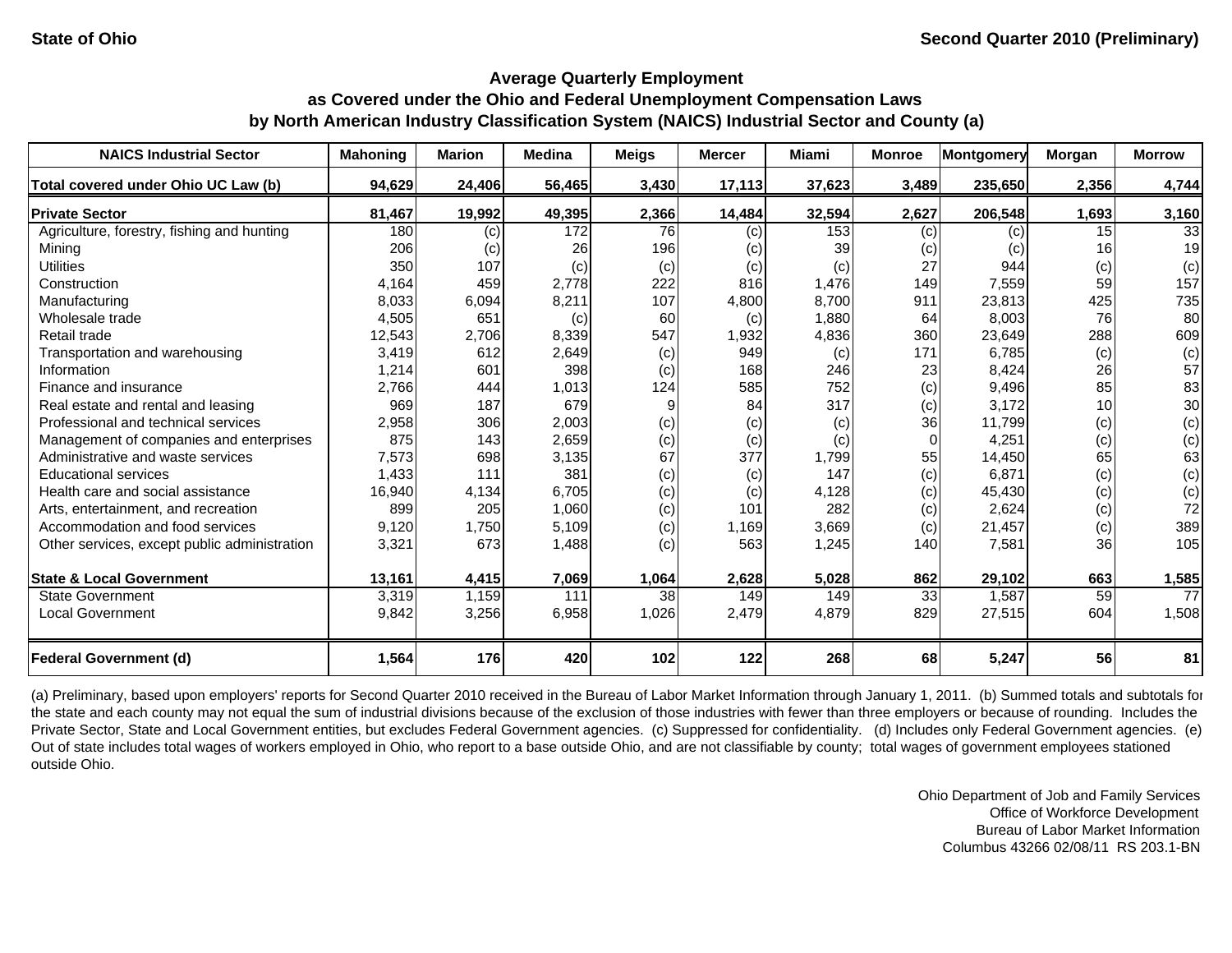| <b>NAICS Industrial Sector</b>               | <b>Muskingum</b> | <b>Noble</b> | <b>Ottawa</b> | Paulding | <b>Perry</b> | Pickaway | <b>Pike</b> | Portage | <b>Preble</b> | Putnam   |
|----------------------------------------------|------------------|--------------|---------------|----------|--------------|----------|-------------|---------|---------------|----------|
| Total covered under Ohio UC Law (b)          | 31,325           | 2,990        | 13,521        | 4,569    | 5,749        | 13,858   | 9,453       | 49.650  | 10.080        | 10,708   |
| <b>Private Sector</b>                        | 26,420           | 1,967        | 11,409        | 3,467    | 3,842        | 9,513    | 8,010       | 37,398  | 8,191         | 8,917    |
| Agriculture, forestry, fishing and hunting   | 31               | (c)          | (c)           | (c)      | 17           | (c)      | (c)         | 193     | 79            | (c)      |
| Minina                                       | 334              | (c)          | (c)           | (c)      | 200          | (c)      | (c)         | 336     | 44            | (c)      |
| <b>Utilities</b>                             | 206              | 11           | (c)           | (c)      | 32           | 59       | (c)         | (c)     | (c)           | (c)      |
| Construction                                 | 788              | 99           | 421           | 125      | 332          | 604      | 455         | 1,691   | 290           | 827      |
| Manufacturing                                | 3,187            | 247          | 2,146         | 1,198    | 708          | 2,271    | 2,902       | 9,329   | 2,789         | 2,323    |
| Wholesale trade                              | 974              | 117          | (c)           | 169      | 83           | 349      | (c)         | 2,515   | 315           | (c)      |
| Retail trade                                 | 4,906            | 272          | 1,598         | 433      | 626          | 1,471    | 973         | 5,699   | 1,289         | 1,144    |
| Transportation and warehousing               | 1,051            | 79           | 367           | (c)      | 72           | 211      | 115         | (c)     | (c)           | 394      |
| Information                                  | 524              | 18           | 73            | 24       | 33           | 57       | 37          | 262     | 32            | 77       |
| Finance and insurance                        | 776              | (c)          | 336           | 95       | 175          | 280      | 211         | 737     | 234           | 340      |
| Real estate and rental and leasing           | 257              | (c)          | 159           | 17       | 25           | 94       | 51          | 562     | 79            | 29       |
| Professional and technical services          | 542              | 35           | (c)           | 47       | 92           | (c)      | 136         | 1,251   | (c)           | 580      |
| Management of companies and enterprises      | 101              | (c)          | (c)           | $\Omega$ | 21           | (c)      | $\Omega$    | 829     | (c)           | $\Omega$ |
| Administrative and waste services            | 967              | (c)          | 227           | 35       | 58           | 478      | 615         | ,289    | 290           | 304      |
| <b>Educational services</b>                  | 564              |              | 50            | (c)      | (c)          | 13       | (c)         | 673     | (c)           | 130      |
| Health care and social assistance            | 6,538            | 459          | 1,573         | (c)      | (c)          | 1,699    | (c)         | 3,821   | (c)           | 997      |
| Arts, entertainment, and recreation          | 395              | (c)          | 650           | 27       | 37           | 149      | 24          | 926     | 54            | 86       |
| Accommodation and food services              | 3,004            | (c)          | 1,941         | 226      | 363          | 1,084    | 655         | 4,815   | 804           | 771      |
| Other services, except public administration | 1,274            | 54           | 379           | 86       | 169          | 260      | 158         | 1,372   | 329           | 457      |
| <b>State &amp; Local Government</b>          | 4,905            | 1,022        | 2,111         | 1,102    | 1,907        | 4,345    | 1,442       | 12,251  | 1,888         | 1,790    |
| <b>State Government</b>                      | 365              | (c)          | 218           | 31       | 41           | 1,506    | 102         | (c)     | 93            | 57       |
| <b>Local Government</b>                      | 4,540            | (c)          | 1,893         | 1,071    | 1,866        | 2,839    | 1,340       | (c)     | 1,795         | 1,733    |
| <b>Federal Government (d)</b>                | 333              | 35           | 229           | 59       | 113          | 122      | 105         | 429     | 115           | 99       |

(a) Preliminary, based upon employers' reports for Second Quarter 2010 received in the Bureau of Labor Market Information through January 1, 2011. (b) Summed totals and subtotals for the state and each county may not equal the sum of industrial divisions because of the exclusion of those industries with fewer than three employers or because of rounding. Includes the Private Sector, State and Local Government entities, but excludes Federal Government agencies. (c) Suppressed for confidentiality. (d) Includes only Federal Government agencies. (e) Out of state includes total wages of workers employed in Ohio, who report to a base outside Ohio, and are not classifiable by county; total wages of government employees stationed outside Ohio.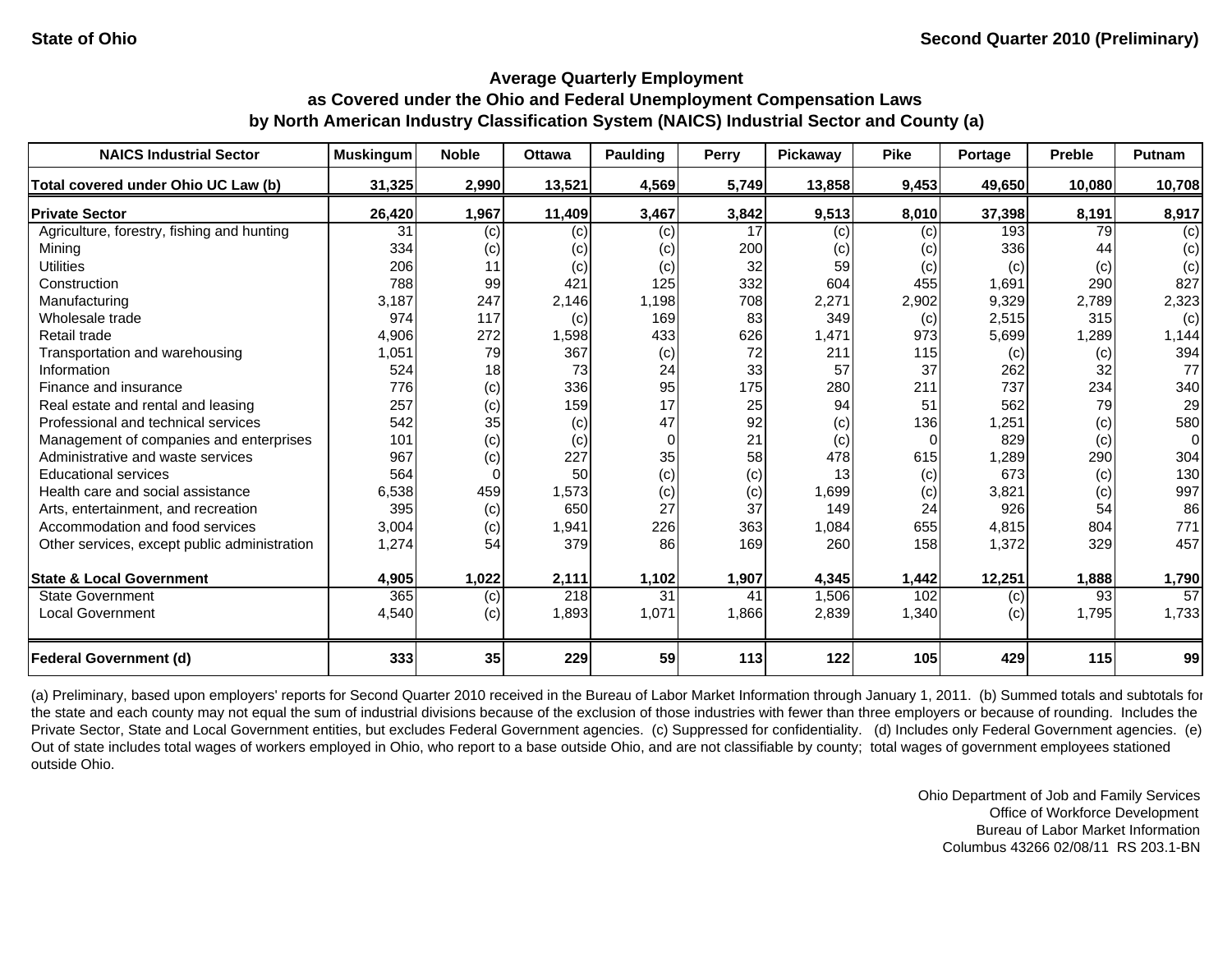| <b>NAICS Industrial Sector</b>               | <b>Richland</b> | <b>Ross</b> | <b>Sandusky</b> | <b>Scioto</b> | <b>Seneca</b> | <b>Shelby</b> | <b>Stark</b> | <b>Summit</b> | <b>Trumbull</b> | <b>Tuscarawas</b> |
|----------------------------------------------|-----------------|-------------|-----------------|---------------|---------------|---------------|--------------|---------------|-----------------|-------------------|
| Total covered under Ohio UC Law (b)          | 49,988          | 23,845      | 25,053          | 22,934        | 18,456        | 24,964        | 147,323      | 250,184       | 69,784          | 33,224            |
| <b>Private Sector</b>                        | 42,565          | 18,884      | 21,974          | 17,698        | 15,548        | 22,364        | 129,214      | 221,557       | 60,519          | 28,558            |
| Agriculture, forestry, fishing and hunting   | 120             | 61          | 181             | 48            | 106           | (c)           | 270          | 141           | 89              | 128               |
| Minina                                       | 20              | 21          | 28              |               | 96            | (c)           | 217          | 55            | 44              | 531               |
| <b>Utilities</b>                             | (c)             | 181         | 65              | 115           | 120           | (c)           | 500          | 1.166         | 151             | 82                |
| Construction                                 | 1,800           | 577         | 740             | 651           | 938           | 1,195         | 5,300        | 9,112         | 2,441           | 1,263             |
| Manufacturing                                | 8,683           | 3,261       | 8,186           | 1,653         | 3,362         | 10,063        | 23,322       | 27,894        | 12,741          | 6,719             |
| Wholesale trade                              | 1,814           | 490         | 553             | 315           | 663           | 1,347         | 5,395        | 13,167        | 1,986           | 1,243             |
| Retail trade                                 | 6,679           | 3,631       | 2,712           | 2,913         | 1,939         | 1,914         | 19,031       | 28,438        | 9,860           | 4,278             |
| Transportation and warehousing               | (c)             | 426         | 490             | 531           | 587           | (c)           | 2,341        | 7,277         | 2,168           | 820               |
| Information                                  | 1,044           | 357         | 136             | 248           | 251           | 158           | 1,888        | 3,630         | 607             | 281               |
| Finance and insurance                        | 1,101           | 462         | 489             | 500           | 535           | 351           | 5,756        | 8,490         | 1,453           | 739               |
| Real estate and rental and leasing           | 382             | 128         | 313             | 220           | 62            | 137           | 1,362        | 2,594         | 1,068           | 284               |
| Professional and technical services          | 1,116           | 386         | 352             | 606           | 318           | 421           | 4,132        | 12,690        | 1,392           | 788               |
| Management of companies and enterprises      | 113             | 249         | 225             | 54            | 289           |               | 1,503        | 13,055        | 863             | 113               |
| Administrative and waste services            | 3,809           | 1,045       | 997             | 254           | 688           | 1,538         | 7,689        | 16,550        | 4,134           | 1,679             |
| <b>Educational services</b>                  | 500             | 137         | (c)             | 263           | 981           | (c)           | 3,016        | 3,727         | 578             | 212               |
| Health care and social assistance            | 7,908           | 4,204       | (c)             | 6,233         | 2,366         | (c)           | 26,125       | 41,386        | 11.766          | 4,837             |
| Arts, entertainment, and recreation          | 480             | 229         | 358             | 135           | 178           | 111           | 1,865        | 3,504         | 862             | 335               |
| Accommodation and food services              | 4,500           | 2,466       | 2,033           | 2,411         | 1,444         | 1,395         | 13,842       | 20,743        | 6,279           | 3,175             |
| Other services, except public administration | 1,428           | 573         | 759             | 544           | 624           | 561           | 5,659        | 7,937         | 2,038           | 1,051             |
|                                              |                 |             |                 |               |               |               |              |               |                 |                   |
| <b>State &amp; Local Government</b>          | 7,423           | 4,961       | 3,079           | 5,235         | 2,908         | 2,600         | 18,109       | 28,627        | 9,264           | 4,666             |
| <b>State Government</b>                      | 1,462           | 1,586       | 108             | 1,850         | 455           | 270           | 1,531        | 4,943         | 803             | 419               |
| Local Government                             | 5,961           | 3,375       | 2,971           | 3,385         | 2,453         | 2,330         | 16,578       | 23,684        | 8,461           | 4,247             |
| <b>Federal Government (d)</b>                | 816             | 1,633       | 152             | 274           | 160           | 115           | 1,460        | 2,457         | 658             | 316               |

(a) Preliminary, based upon employers' reports for Second Quarter 2010 received in the Bureau of Labor Market Information through January 1, 2011. (b) Summed totals and subtotals for the state and each county may not equal the sum of industrial divisions because of the exclusion of those industries with fewer than three employers or because of rounding. Includes the Private Sector, State and Local Government entities, but excludes Federal Government agencies. (c) Suppressed for confidentiality. (d) Includes only Federal Government agencies. (e) Out of state includes total wages of workers employed in Ohio, who report to a base outside Ohio, and are not classifiable by county; total wages of government employees stationed outside Ohio.